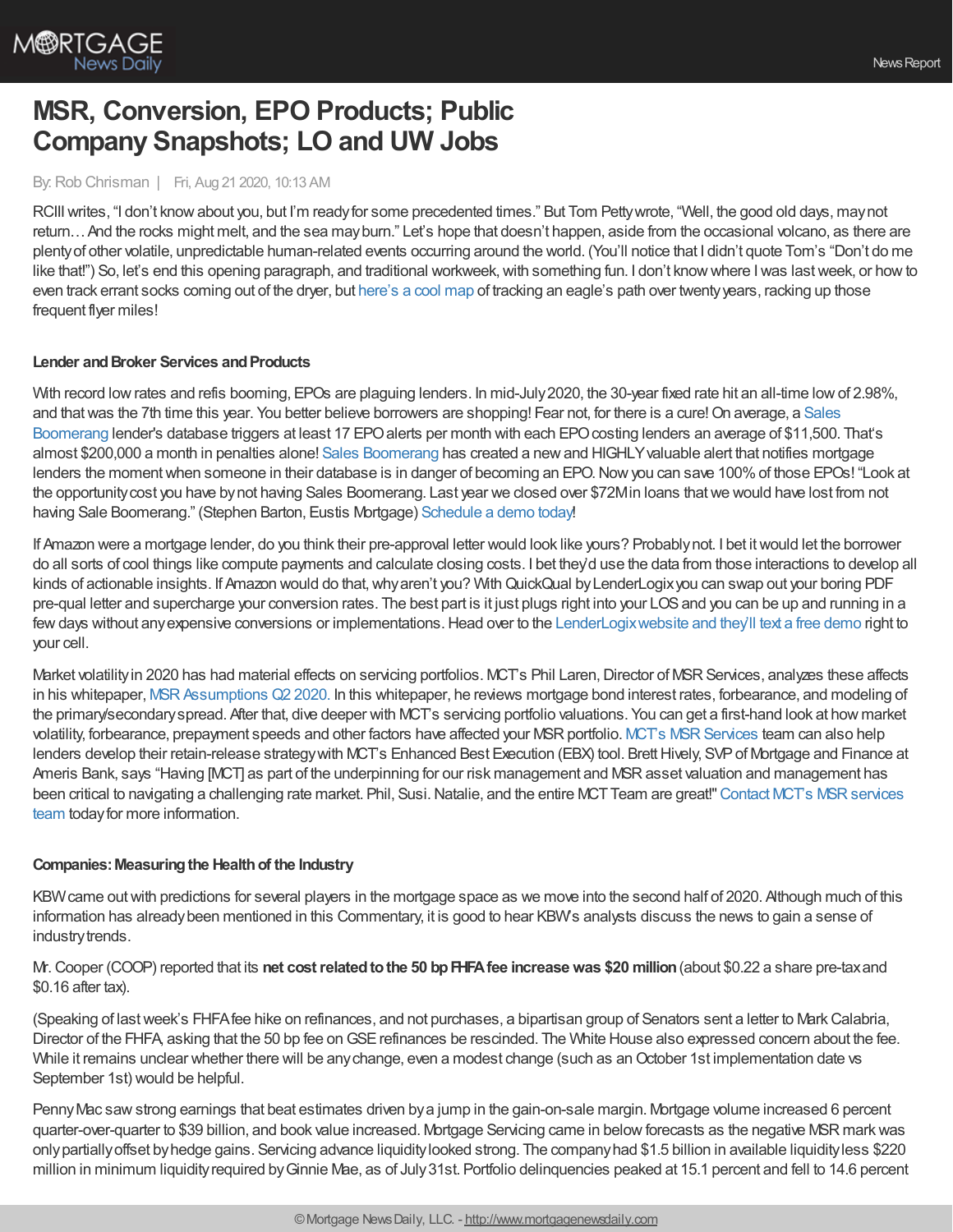on July20th. The companyhad earlier estimated that servicing advances could range from \$450 million in a moderate case to \$1.7 billion in a stress case. The stress case assumes that delinquencyrates peak at 20 percent.Gain-on-sale margins should remain elevated for longer than expected.

Black Knight acquired Optimal Blue for \$1.8 billion as an answer to accelerating demand for digital solutions in the mortgage market, reinvigorating growth targets. This has helped drive newsales contract value up double digits from a year ago. BKI expects Optimal Blue to generate revenues of \$120 million in 2020. Management is optimistic that specialtyservicing could see tailwinds later in 2021, and the companyis alreadyseeing strong demand for its loss mitigation products.Q2 results were solid, driven byrobust cost management and stronger revenues. Management made positive comments on momentum across the business during the earnings call. Global exchange operator Intercontinental Exchange (ICE) agreeing to acquire mortgage technologyprovider Ellie Mae, the largest competitor to Black Knight's origination technology suite, was a concern amongst executives.

Flagstar announced a secondary offering in which MatlinPatterson (MP Thrift) will be selling 6 million shares of FBC stock, amounting to about 10.5 percent of the outstanding number of shares. The offering will reduce MP's ownership to 25.6 percent from 36.1 percent. There is also an option to add an additional 0.9 million shares (or another 1.6 percent of outstanding). MPThrift's initial investment dates back to the first quarter of 2009 when the bank raised capital at the onset of the financial crisis.

Two Harbors saw reduced EPS estimates to reflect guidance that levered returns on Agency MBS paired with MSR are now in the low to mid-teens. Management noted that core earnings will be ahead of their expectation for economic returns. The dividend is likelyto remain unchanged, as. management noted that the dividend is likelyto remain stable and economic returns are closer to the dividend despite the fact that forbearance and liquidity risk in the MSR portfolio look contained. Both Common and Preferred Dividends in 2020 will be characterized as return of capital, creating meaningful upside for shareholders since these dividends will not be subject to taxation. As a reminder, mortgage REIT dividends are not qualified and so are taxed at the individual's ordinary income taxrate.

Remember when huge companies were buying up foreclosures ten years ago? American Homes 4 Rent (AMH) priced a 13 million share common equityoffering (3.7%of share count; 4.2%incl. the overallotment) for gross proceeds of \$364 million. It is believed that the money will be used to repay debt and invest in single-family rental assets.

COOP, NRZ, PMT, TWO, PFSI, ACGL, RKT, ESNT, MTG, NMIH, and RDN all have a potential material impact from forbearance trends. This week, both the MBAand Black Knight reported another sequential improvement in the total industryforbearance rate. Importantly, the MBA reported the GSE forbearance rate ticked back below 5% this week. Forbearance impacts could take a long time to playout, and analysts are watching for anyfurther signs of stress in the system given the supplemental federal unemployment insurance has ended. The industry mortgage forbearance rate is approaching 7% after peaking around 8.5-9% in June.

## **Capital Markets**

We had a bit of a rally yesterday for Treasuries and MBS as the most recent jobless claims showed initial claims increased by 135,000 to 1.106 million,which was an unwelcome surprise. The jump means that anyimminent improvement in the labor marketwill likelyoccur in fits and starts, and also tempers expectations for anygains in the August nonfarm payrolls report. The IRSforecasted there will be over 37 million employee-classified jobs lost bythe start of 2021 versus at the start of this year. **Inbetter news, the total number of Americans claimingongoingunemployment fell to14.8 million.** The overall report paints a picture that premature reopenings which were meant to help the economymayhave instead done the opposite.

There were several other economic releases on the day. The Conference Board's Leading Economic Indexincreased more than expected in July, the third straight monthlyincrease for the indexfollowing three straight monthlydeclines for the February-April period. (For perspective, the Julyindexlevel does remain 6.6 percent belowthe level seen in February.) **The PrimaryMortgage Market Surveyfrom** Freddie Mac for the week ending August 20 saw rates rise for the second straight week after hitting survey lows, with the 30-year fixed rate rising to 2.99 percent. Separately, the Philadelphia Fed Surveyfell more than expected in August.

According to Black Knight, **the number of mortgages inactive forbearance remainedflat over the pastweek**,with a 15Kreduction among GSEmortgages offset bya 5Kraise in FHAforbearances and a 10Kincrease among portfolio/PLSheld loans. As of August 18, 3.9 million homeowners remain in active forbearance, representing 7.4 percent of all active mortgages, or \$833 billion in unpaid principal. Over the past 30 days, active forbearances have declined by 202K (-5 percent), with the strongest improvement among GSE loans (-130K, -8 percent). FHA/VA forbearances have remained relatively flat, with a scant 1 percent (-11K) decline over that same period.

Today's economic calendar sees a duo of releases, both out later this morning and rarelymove rates. Markets will receive the preliminary print for Market PMIs in August, and then Julyexisting home sales shortlythereafter. The Desk of the NYFed will again conduct **three MBS purchase operations that total upto\$5 billion**starting with \$765 million UMBS15 2 percent and 2.5 percent followed by\$2.8 billion